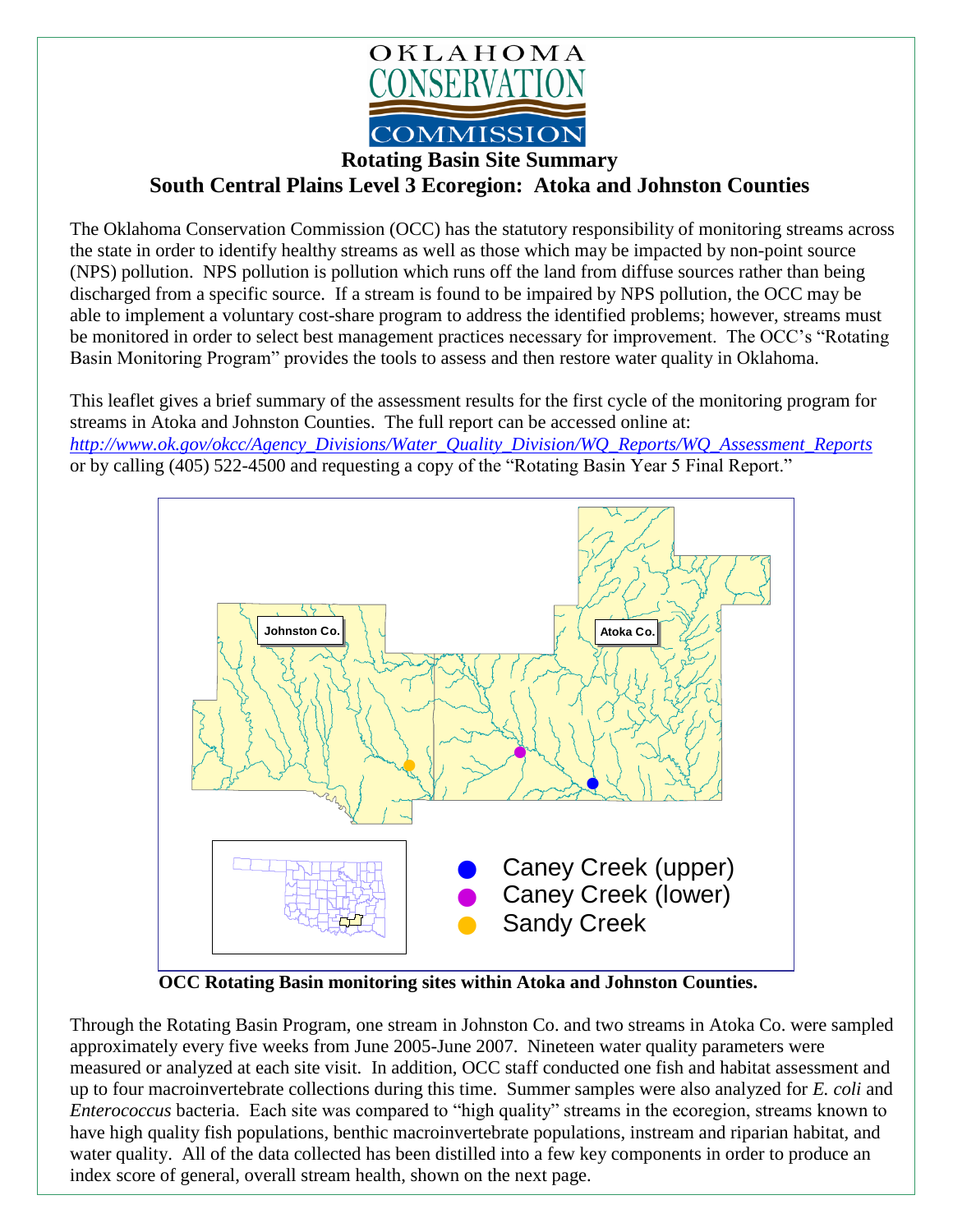**Summary of general stream health as determined by comparison to high quality streams in the South Central Plains ecoregion and by assessment using Oklahoma State Water Quality Standards†.**

| moderate<br>good<br>poor                                                                                                                                      | <b>Moderate</b>               |                              |                               |
|---------------------------------------------------------------------------------------------------------------------------------------------------------------|-------------------------------|------------------------------|-------------------------------|
|                                                                                                                                                               | <b>Caney Creek</b><br>(Upper) | <b>Sandy</b><br><b>Creek</b> | <b>Caney Creek</b><br>(Lower) |
| <b>Overall Stream Health</b>                                                                                                                                  | 41                            | 41                           | 37                            |
| Phosphorus                                                                                                                                                    | 5                             | 5                            | 5                             |
| Nitrogen                                                                                                                                                      | 5                             | 5                            | 5                             |
| Ammonia                                                                                                                                                       | 5                             | 5                            | 5                             |
| Dissolved Oxygen                                                                                                                                              | 5                             | 5                            | $1*$                          |
| pH                                                                                                                                                            | 5                             | 5                            | $-5$                          |
| Turbidity                                                                                                                                                     | 5                             | 5                            | 5                             |
| Salts (chloride, sulfate, TDS)                                                                                                                                | 5                             | 5                            | 5                             |
| Fish                                                                                                                                                          | 5                             | 5                            | 5                             |
| Macroinvertebrates                                                                                                                                            | 5                             | 5                            | 5                             |
| Instream/Riparian Habitat                                                                                                                                     | $\mathbf{1}$                  | 1                            | 3                             |
| <b>Bacteria</b>                                                                                                                                               | $-5$                          | $-5$                         | 3                             |
| Scale of 1-5 with 5 being the best                                                                                                                            |                               |                              |                               |
| KEY:<br>1=significantly worse than high quality sites<br>3=not as good as high quality sites but not impaired<br>5=equal to or better than high quality sites |                               |                              |                               |
| -5=impaired by state standards                                                                                                                                |                               |                              |                               |

Caney Creek (Upper) (OK410400-03-0020C): This stream is on the state's 303(d) list<sup>†</sup> as impaired due to bacteria. All other values were comparable to the high quality sites in the ecoregion except the instream habitat which was significantly lower than the high quality sites.

Sandy Creek (OK410600-02-0020G): This stream is on the state's 303(d) list<sup>†</sup> as impaired for bacteria. All other values were good with the exception of the instream habitat, which was of significantly lower quality than the high quality streams.

**Caney Creek (Lower) (OK410400-02-0200G):** This stream is on the state's 303(d) list<sup>†</sup> as impaired for pH. All other values were comparable to the high quality sites for the ecoregion with the exception of slightly elevated bacteria levels and slightly lower instream habitat quality.

*† The use of Oklahoma Water Quality Standards to assess streams and the 2008 results are described in the DEQ's 2008 Integrated Report, accessible online at http://www.deq.state.ok.us/wqdnew/305b\_303d/2008\_integrated\_report\_entire\_document.pdf*

*\* This site may be listed as impaired by state standards, but ongoing research indicates that low dissolved oxygen levels occur naturally in this part of the state*